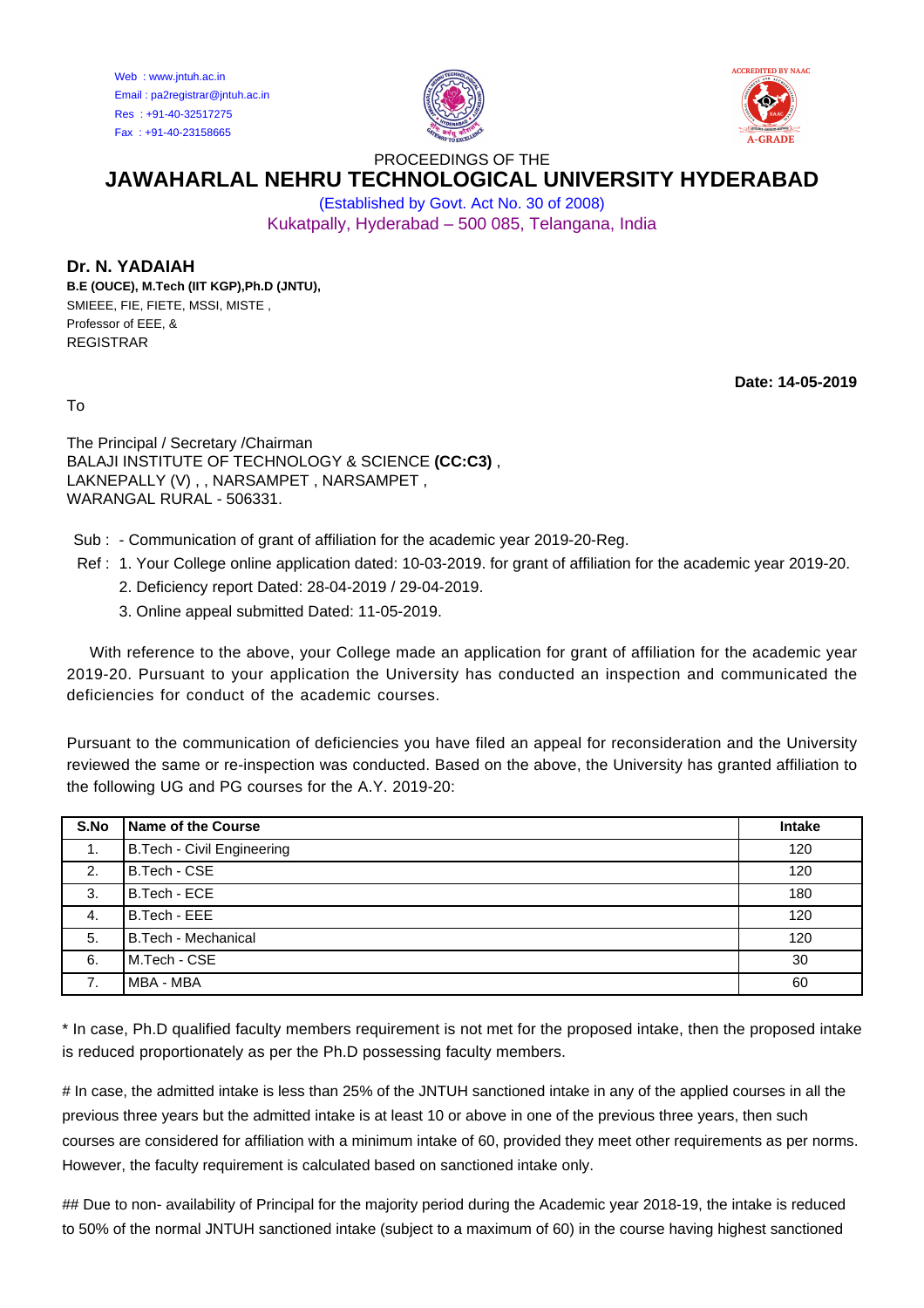intake and also having least admissions during previous Academic Years.

Further, the University is not inclined to grant affiliation for the remaining courses indicated in annexure due to any of the following reasons:

I) a. Principal/Faculty members deficiency such as

1. Principal / Faculty members not qulified as per AICTE norms.

2. No Principal / Faculty - Student ratio is less than required as per the norms.

3. No Valid SCM.

4. Lack of identity proof of faculty member such as valid PAN Card/ Aadhaar Card of the faculty member (for the verification of faculty member particulars).

5. Lack of proof of payment of salary particulars for existing staff (Bank statement including TDS particulars).

6. Blacklisted/ Multiple registrations.

7. Not satisfying biometric attendance criteria.

b. Laboratory deficiency

- 1. Non availability / Non working condition of laboratory equipment.
- 2. Lack of all supporting documents for laboratory equipment.
- 3. Non Fulfilment of the additional laboratory requirement.

II) As per clause: 3.30 of affiliation regulations 2019-20.

III) No admission status in the courses due to no classwork going on / acute faculty shortage / lab equipment shortage during surprise inspection.

The above are essential for imparting Quality Technical Education.

This affiliation is granted based on the continuous availability of faculty members shown in A-419, any mobility of such faculty members should be as per due procedure & shall be informed to DUAAC on a monthly basis.In case it is found at any later / future point of time, that these faculty are not available, the Institution is liable for punitive action as per the affiliation regulations.

You are directed to install handheld biometric system and CC cameras to record staff(if not implemented BAS) and student attendance particulars and communicate to the University on a daily basis.

It is further stated, that the University reserves its right to make further re-inspection at any time for satisfaction of the existing essential academic requirements in particular with regard to Laboratory and Faculty members in your college. If the University is not satisfied regarding the essential requirements, the affiliation may be cancelled.

The annexure contained along with this letter may be read as a part of this letter.

**Sd/- REGISTRAR**